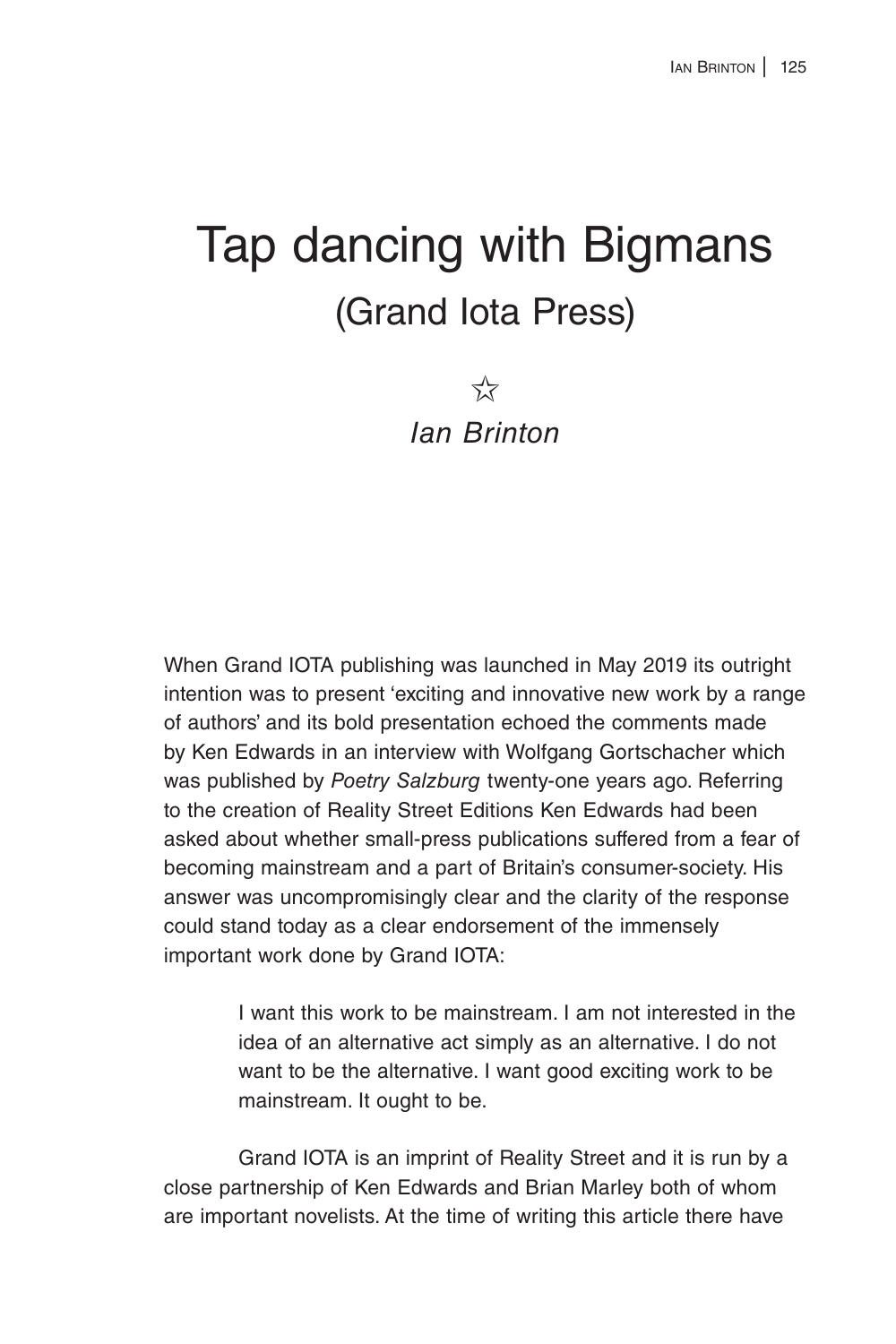been eleven books of novels, memoirs and short fiction by Barbara Guest, Fanny Howe, Askold Melnyzuk, Toby Olson, James Russell, Alan Singer, Philip Terry and, needless to add, by Edwards and Marley themselves. The Gortschacher interview was based upon the world of the magazine *Alembic* and the way it progressed into the poetry press Reality Street that Edwards initially ran alongside Wendy Mulford before taking the baton forward alone. In referring to the setting up of the magazine *Reality Studios* Edwards was to comment upon the importance of movement and how his focus on being a co-editor of *Alembic* had raced forward towards his becoming the editor of the new magazine. What excited him was the idea of speed, 'getting the idea for something and publishing it almost immediately'. The present initiative of Grand IOTA relies upon the closeness of the partnership between Edwards and Marley and the rigorous speed with which they work. It was Marley who came up with the name for the press and as Edwards now puts it to me in an email:

> …we discussed it and we continue to discuss everything (often daily emails interspersed with actual meetings, virus permitting.) He does most of the close editing; I do most of the design and typesetting, accounting and publicity.

Perhaps what strikes home most importantly is that they do not publish anything to which they are not both totally committed.

In 2019 the show hit the road with the publication of Marley's extraordinary *Apropos Jimmy Inkling* which J.G. Ballard had allegedly described as 'a wild, lysergic riff on that hoary staple, the courtroom drama'. When Samuel Johnson cast scorn upon Mrs Montague's writing about Shakespeare he had suggested that his reluctance to read it all was based upon the idea that 'when I take up the end of a web, and find it packthread, I do not expect, by looking further, to find embroidery'. Nothing could be further from the truth when one looks at the opening of Marley's novel:

> In the rotten heart of the criminal underworld, hidden from the prying eyes and ears of various law enforcement agencies, Jimmy Inkling is king. The man to go to if you want something done. The fixer's fixer.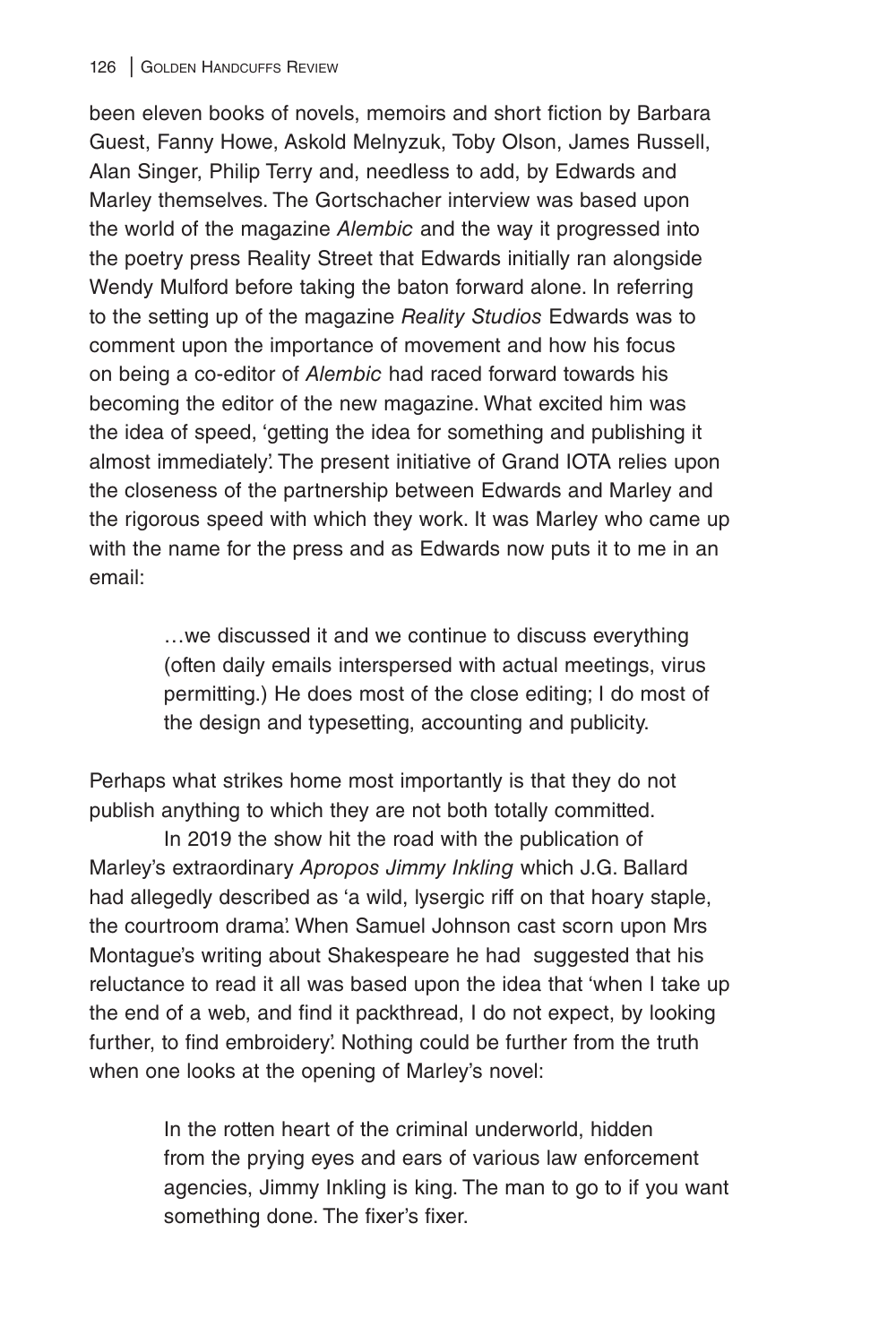Held as if by the piercing glance of an ancient mariner the reader is caught and as Muriel Spark allegedly put it 'I kept on reading because I couldn't believe the author would manage to keep up this farrago of myth and questionable facts to the very end.' He did! He does! And the compelling world of Grand IOTA fiction was launched.

The compelling narrative that must be read is the book that one cannot put down until finished, the fiction or memoir that draws one back to re-read, spellbound. This is most certainly true of Philip Terry's *Bone*, his reconstruction of the incarceration of the distinguished linguist Dr Edith Bone who was arrested in Hungary in 1949 accused of being a British agent. In the Afterword Terry wrote for his powerful narrative he tells us that though Dr Bone was imprisoned in the most terrible conditions she refused to sign a false confession 'and kept herself sane by inventing numerous techniques, from reciting and translating poetry, to making inventories of the languages she knew, to going on imaginary walks.' Although first drafting it in the 1990s Terry had abandoned the story 'as I felt I couldn't find the right form in which to tell it'. As a poet he had always wanted to find the appropriate linguistic form which matched the subject matter of the world he was writing about and we may almost hear an echo of Charles Olson's letter from June 1950 to the young Robert Creeley in which he had shouted 'FORM IS NEVER MORE THAN AN EXTENSION OF CONTENT'. It was only when he was researching for his edition of *The Penguin Book of Oulipo* that Terry came across the method of constraint that could render an appropriate approximation to what may have been going on in the mind of Dr Bone:

> I set about rewriting the book without descenders in a whirl of enthusiasm, which I hadn't known for years, in early 2019, and completed a first draft in just over 53 days. Weirdly, the final revisions to the book were completed under the UK Covid-19 lockdown, in spring 2020, a difficult and painful period for the whole country, but during which many people found the enforced solitude led to moments of personal creativity and breakthrough, an experience which is strangely echoed in the story adapted here.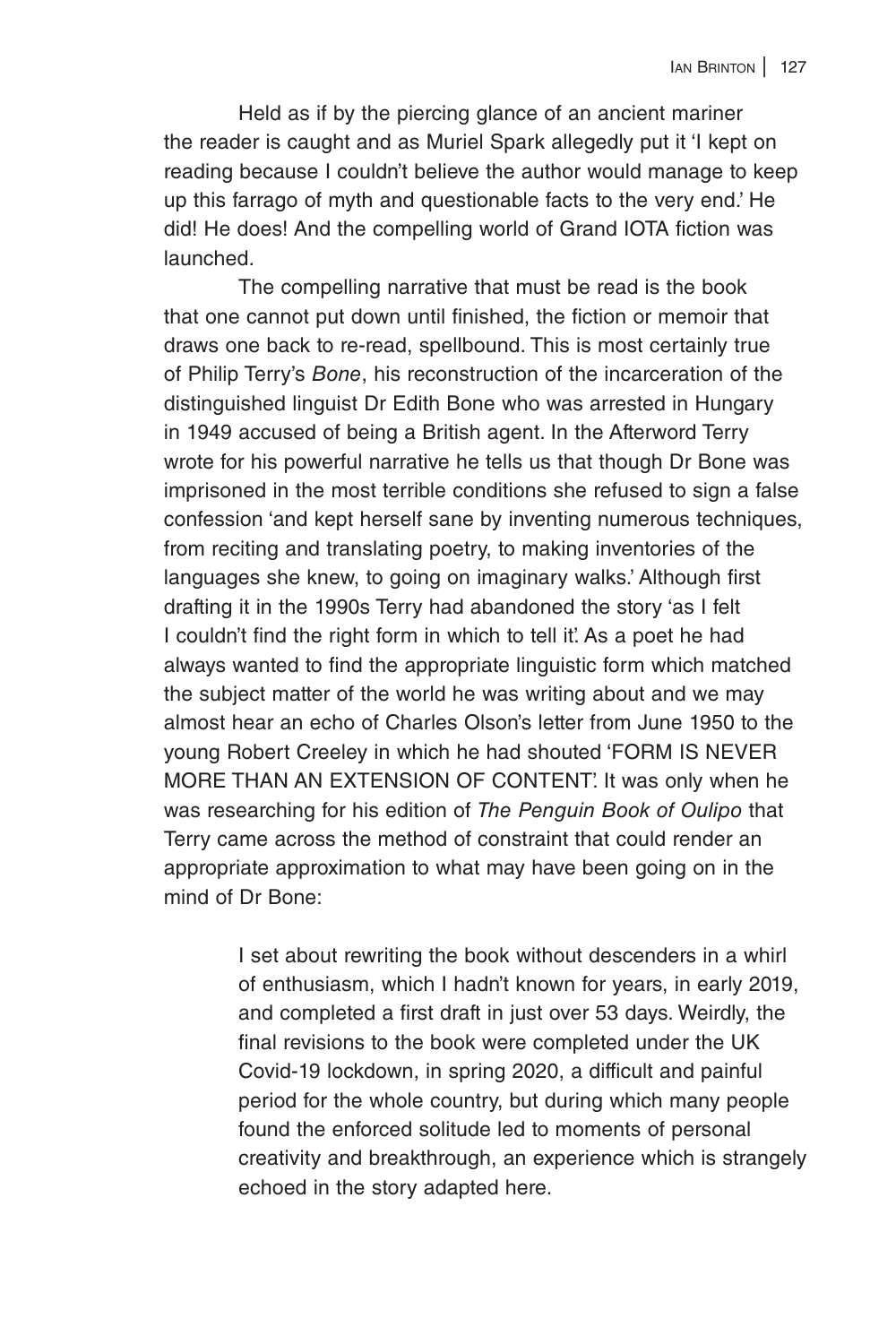The resulting volume from Grand IOTA which appeared earlier this year is unforgettable as it opens with a vivid reminder of the nightmare world which Kafka had made so distinct over a hundred years before in his writing of *The Trial*. Kafka's novel had opened with someone telling lies about Joseph K., 'for without having done anything wrong he was arrested one fine morning.' Terry's *Bone* catches us immediately with the vivid nature of a present tense which cannot be ignored:

> I don't know what I'm here for, nor how I arrived. In a vehicle of some sort, I think, a van no doubt.

In this terrifyingly convincing account of imprisonment Philip Terry's early nod in that direction of Kafka becomes itself merged with echoes of both Paul Auster and Samuel Beckett as the imprisoned Dr Bone refers to the confusion of language that had resulted from the chaotic destruction of the Tower of Babel:

> Ever since Babel we have had access to no more than inexact information. And even before that it can't have been much different. If the architect had understood the fall-out, he wouldn't have continued with the tower. But he didn't know what the result would be. Therefore his information must have been limited. Forever no more than limited.

The telling of a tale is central to survival and towards the novel's end Dr Bone admits to herself and to us that 'it's difficult to make a distinction between what's true and what isn't in here. In the dark. The silence.' I am tempted to recall what John Ruskin wrote about the autobiographies of great nations being written in three manuscripts, a book of deeds, of words and of art:

> Not one of these books can be understood unless we read the two others, but of the three the only trustworthy one is the last.

In the darkness and silence of her seven years of solitary isolation Dr Bone tells us that after a while 'one starts to tell oneself a tale, so as to maintain one's feet on terra firma, so as to make sure the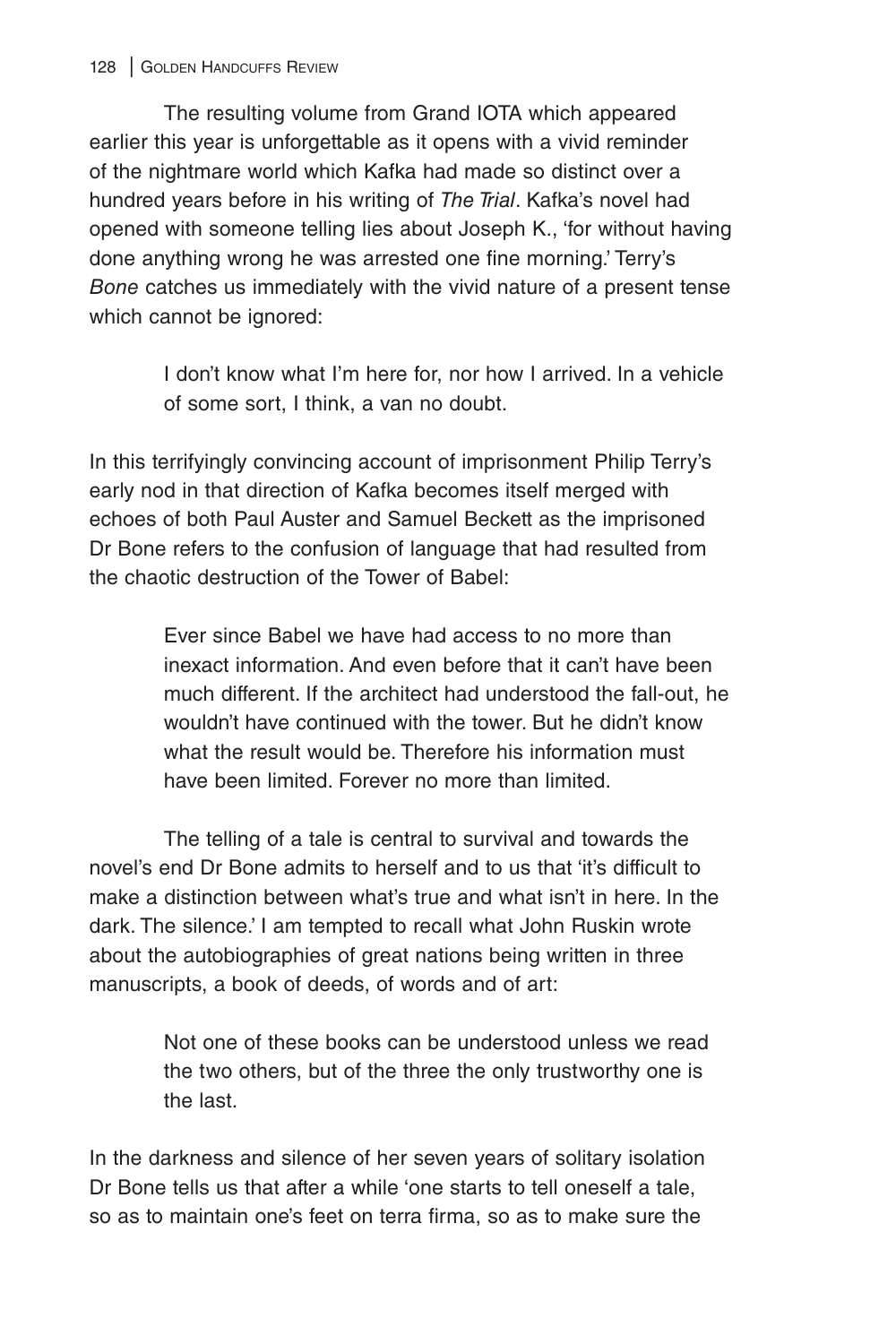mind's active' and then 'one starts to embellish matters a little' and 'before one knows it the whole business is out of hand.' The Ancient Mariner's tale must be told and the listener cannot choose but hear. Once one has read the opening sentence of *Bone* one has no choice but to read on.

The novel is based upon Anthony Storr's *Solitude* (1988) and it occupies an interesting position in relation to Philip Terry's interpretative translation of *The Epic of Gilgamesh* which was published by Carcanet in 2018 under the title *Dictator*. The comments Terry made about his reconstruction of the epic poem from ancient Mesopotamia make an intriguing background to the language of *Bone* which uses a modified version of the Oulipian "prisoner's constraint" in which letters with descenders (g.j.p.q.y.) may not be used.

> Firstly, it is quite possible to see the fragmentary nature of Gilgamesh as an integral and fascinating part of its material (and arguably symbolic) existence – one which, as the easily damaged clay tablets continue to be damaged in regional conflicts today, links the history of this ancient text to the history of the present, the dislocations of the text finding their counterpart in our own dislocated times. This was brought home to me in 2017 when I was involved with 'Stories in Transit' working with refugees in Palermo on an adaptation of *Gilgamesh*, combining acting and puppets and animation, where many of the scenes, in particular the crossing of the sea of death, found resonance with the young participants' own experiences.

Terry wonders what the register of Gilgamesh might have been/be. '…there is, given the nature of its content (often violent, mocking and sexually explicit), no reason to assume that it should be translated into the elevated language that is appropriate, say, for Virgilian epic, and nothing to say that it shouldn't be translated into an idiomatic language closer to that of, say, François Villon. We can get some inkling of what this line of thinking might begin to look like when applied to Gilgamesh, from the little-known fragments completed by Charles Olson [early 1950], which he calls 'Bigmans', which are both idiomatic and pay homage to the fragmentary nature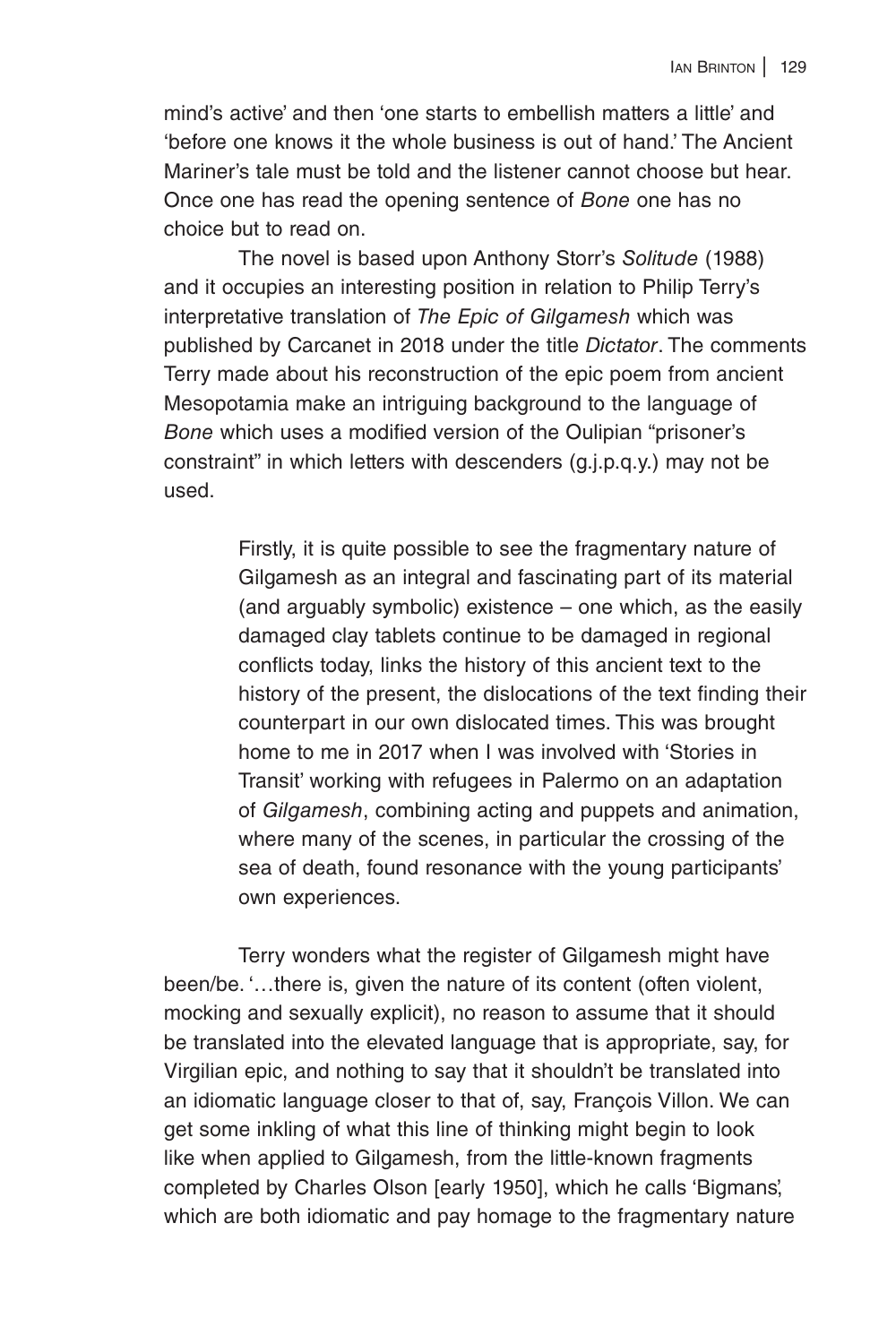of the epic by maintaining gaps...' Frances Boldereff had written to Olson about 'Bigmans' in May 1950:

> *Bigmans* is the real thing – Have you ever heard one of the tap dancers when the orchestra stops playing and the rhythm is so hot and so sure that every human being who hears feels he is tap dancing – that is *Bigmans*.

As one arrives at the last pages of *Bone* the tapping goes on:

One must hand oneself over to the silence. To the dark. I do the best to make it the same as that with which I started. But I can't be sure. A lot has kicked off since then and remembrances aren't what I'd call reliable. If I'd have written it all down from the start, I could have flicked back over the book to check. But I haven't. Can't. Here then.

Or, as the Ancient Mariner might have said, 'Hear then.'

\*

After the publication of Brian Marley's *Apropos Jimmy Inkling* and Ken Edwards's *Wild Metrics* things moved quickly forward. They solicited advance subscriptions, following the model Edwards had used for many years with Reality Studios and there was a good deal of interest in the whole project. Edwards contacted the American poet and novelist Fanny Howe who offered *Bronte Wilde*, her novel which had originally been published in 1976 and which had now been substantially revised. In 2020 Grand IOTA published the first edition of this new text and one can recognise immediately what it was that had so attracted Robert Creeley to Howe's work:

> I have not the least doubt that her work is parallel to Paul Auster's…or any other writer thus whose books are not simply products for the market – albeit the work can reach a very large number of potential readers indeed. In Fanny's case these will range from contemporary fellow writers questioning ways and means in their art and all who find their enterprise of interest, to those who feel themselves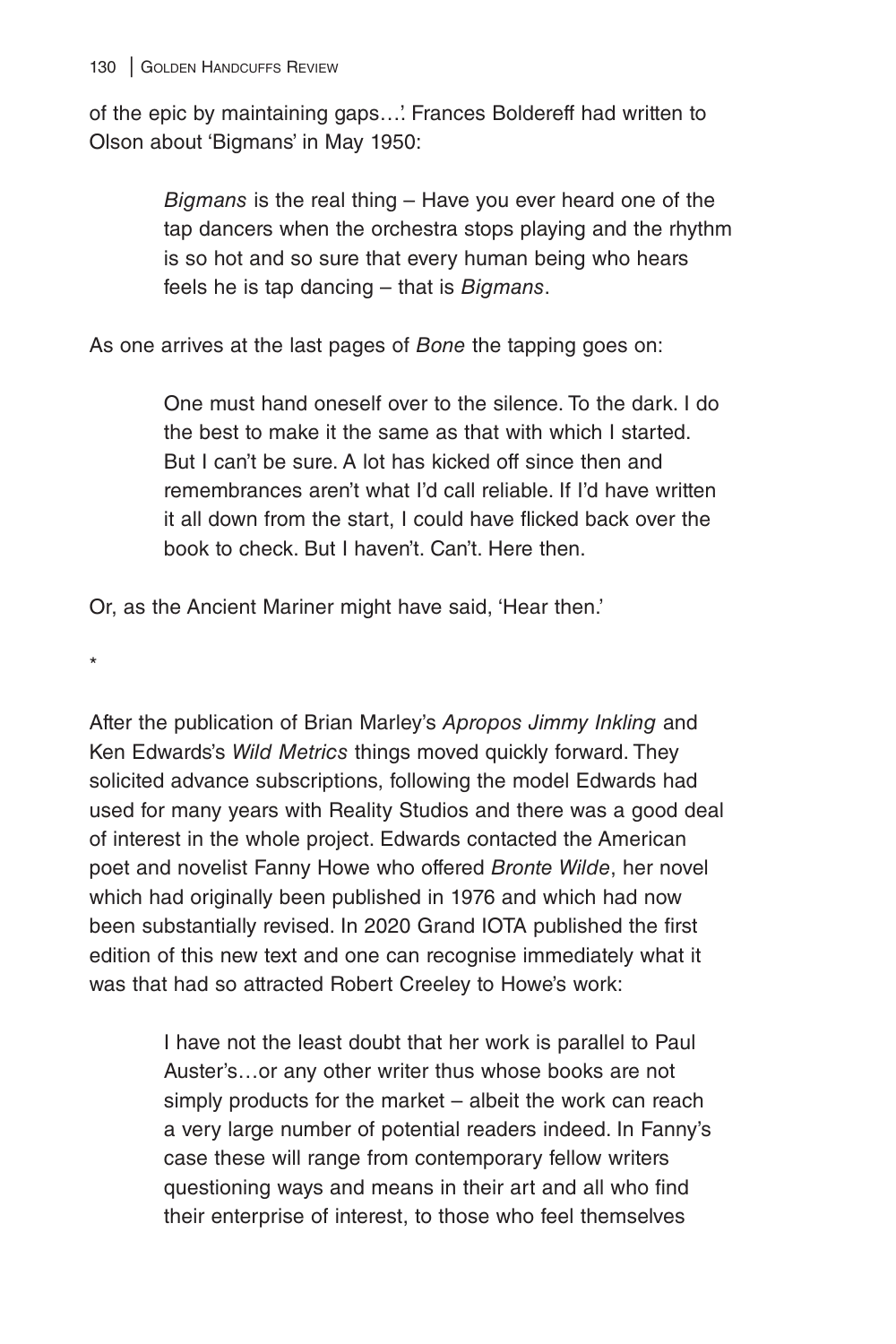confronted with deeply ingrained questions of religion, person, society, gender, politics, which almost anyone alive at this moment is trying to answer.

The opening paragraph of *Bronte Wilde* possesses an immediacy that almost reminds one of a novel by William Faulkner:

> When I was two years old a nun named John brought me across the Atlantic Ocean to Boston. It was a time when children were casually transferred from one person to the next. So I arrived in America as a ward of Catholic charity, and was soon after adopted by the Casements. They were affluent, middle-aged, childless; and affectionate without making physical contact. Both were practicing psychiatrists. Alice worked with disturbed adolescents and Henry worked with disturbed adults.

Just as we are halted for a moment by the name of the Catholic nun (a surname not a man's fore-name) and by the use of the phrase 'casually transferred' in respect of vulnerable children, the narrator's voice soon makes us aware of ideas connected to the masking of truths:

> It's odd, when I think of it, how from the age of ten, a person receives no physical love. Pre-adolescence is a dry area: a desert of sharp shadows, bright light, trees as old as Methuselah, parched streams.

Henry Casement's mother is called Baba and her advice to the adolescent Mary is centred around deceit as she tells the young girl 'you must not increase the expression of foreign intelligence, an absence of style, by letting your face reveal everything.' In her sixteenth summer Mary has been deposited with Alice's oldest friend Lotte Lett in Cape Cod while Alice and Henry go off to attend a conference. As it happens both Alice and Henry are killed in a train crash and we are presented with Lotte's reaction to the disaster that will leave Mary marooned in isolation: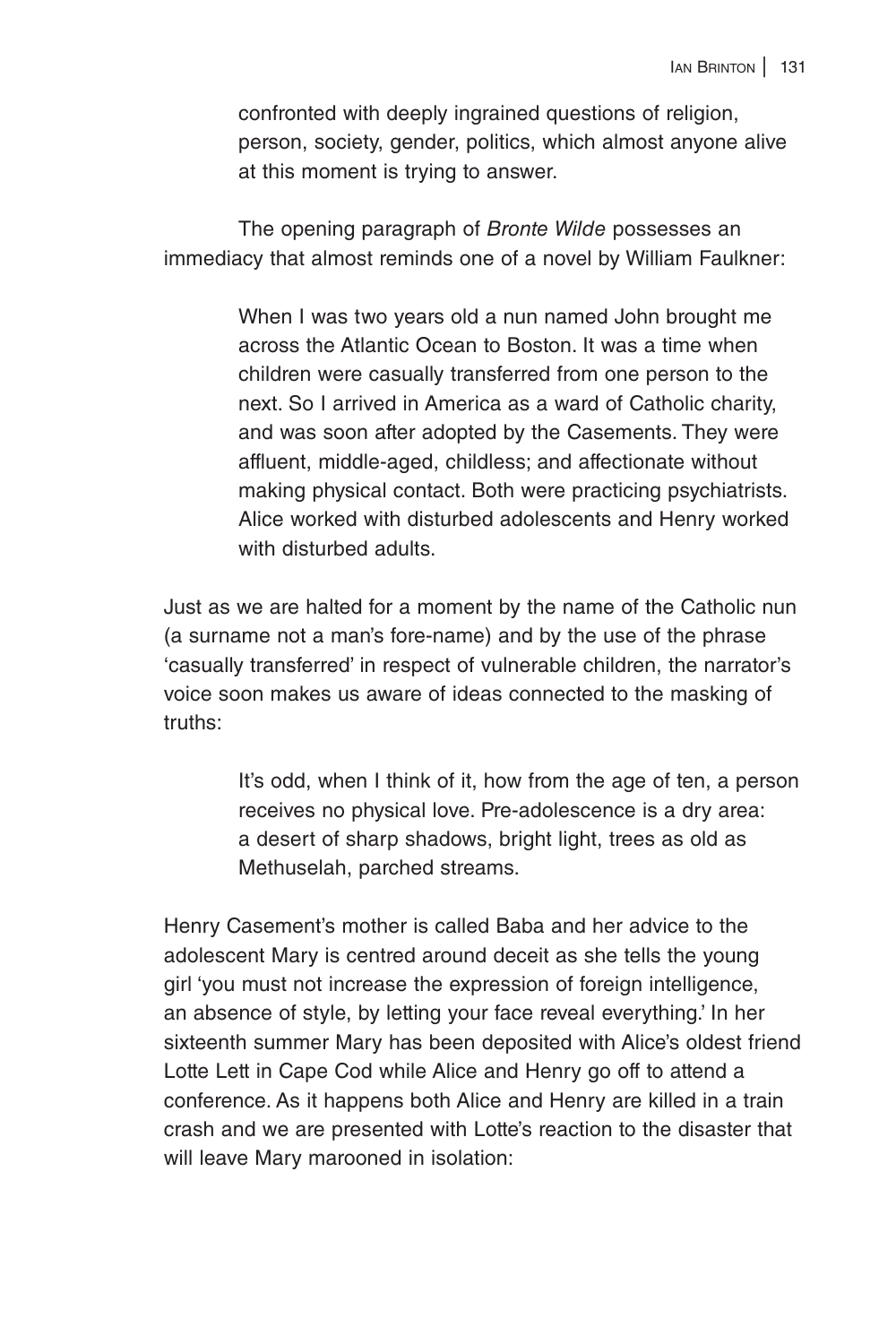## 132 | GOLDEN HANDCUFFS REVIEW

she was, of course, stunned by the news, and hiding her grief under a mask of false resignation didn't help. We couldn't communicate our shock and sorrow to each other at all.

Mary is now informed that she had never been included in Alice and Henry's will and that she has not even been invited to the Memorial Service given for them:

> I realized nobody on earth loved me. Therefore I did not exist.

The lost girl becomes 'A speck of dust afloat in a world without names' and I am reminded of the Archive of Recorded Poetry and Literature at the Library of Congress where one can hear Fanny Howe talking about how the poems of John Wieners offer a means by which the poet rescues himself:

> The poems relieve his anguish as they offer rhythm in the ritual of writing that echoes a lyrical way of thinking. His lines carry contradictions and loops, which he lets stand. The poem is the answer to the question it asks, but has no resting place. The poem is homeless.

As Mary comes to terms with her isolation and prepares to run away from Cape Cod she turns her face to the wind, invents a new name for herself and with that self-annihilating act 'I birthed myself alone and again. With this act I joined my generation.'

As the Marley-Edwards partnership progresses with speed and determination it seems inevitable that they should seek out another American fiction from the 1970s, Barbara Guest's *Seeking Air.* In this new edition of the novel the opening statement possesses a similar effect of drawing the reader in:

> I began to know you somewhat when you introduced me to your friends. That is, I began to see you outside myself.

When Rachel Blau DuPlessis wrote the Afterword to this new publication from the Grand IOTA team she noted that much of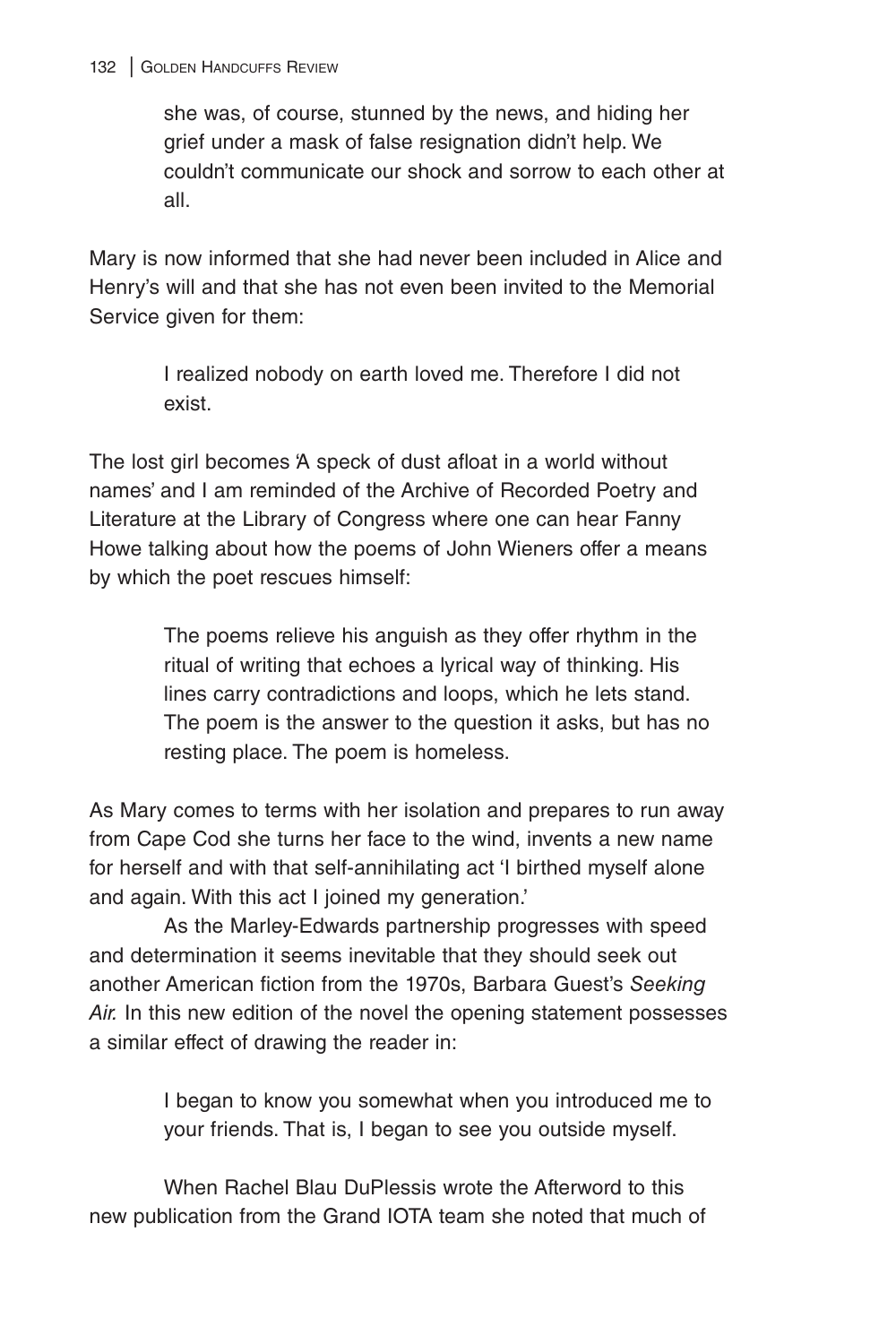the story had been told 'in mental interiors, exterior settings, acts of staging settings, exploring certain surrounds in imagination, moving far afield.' Yet again we are held spellbound by the storyteller just as we had been by each of the tales in Toby Olson's collection *Journeys on a Dime*, another of this year's magnetic publications. When I wrote the Preface to that collection of twenty-four stories I said that Olson was a man whose work became an imaginative symbolic act in which the telling of stories becomes the quintessential form in which reality can present itself to the human mind. Perhaps that reality can be seen and felt to an explosive end in Brian Marley's 'Running Through the City' from his 2020 collection *The Shenanigans*:

> I had been chosen to run through the city with a flaming torch in the dead of night. A drab, post-industrial city. Winter solstice: the longest night. Beyond the confines of the town hall square a strict curfew had been imposed. Every light citywide had been doused: domestic lighting, shop window displays, street-lamps, billboards – absolutely everything. Even traffic lights and the emergency exit signs in public buildings.

With more and more fictions lined up for the Grand IOTA juggernaut I must end on another moment from another Olson:

> learn of him, o my delta, who was willing to tell his story, who understood that to spell out is not at all to end, that to tell is only to begin to unravel what no man can complete, that one tale no matter how severely it is told depends on tales once told and tales to be told when his is added to the changeful narrative…

> > ('Bigmans II')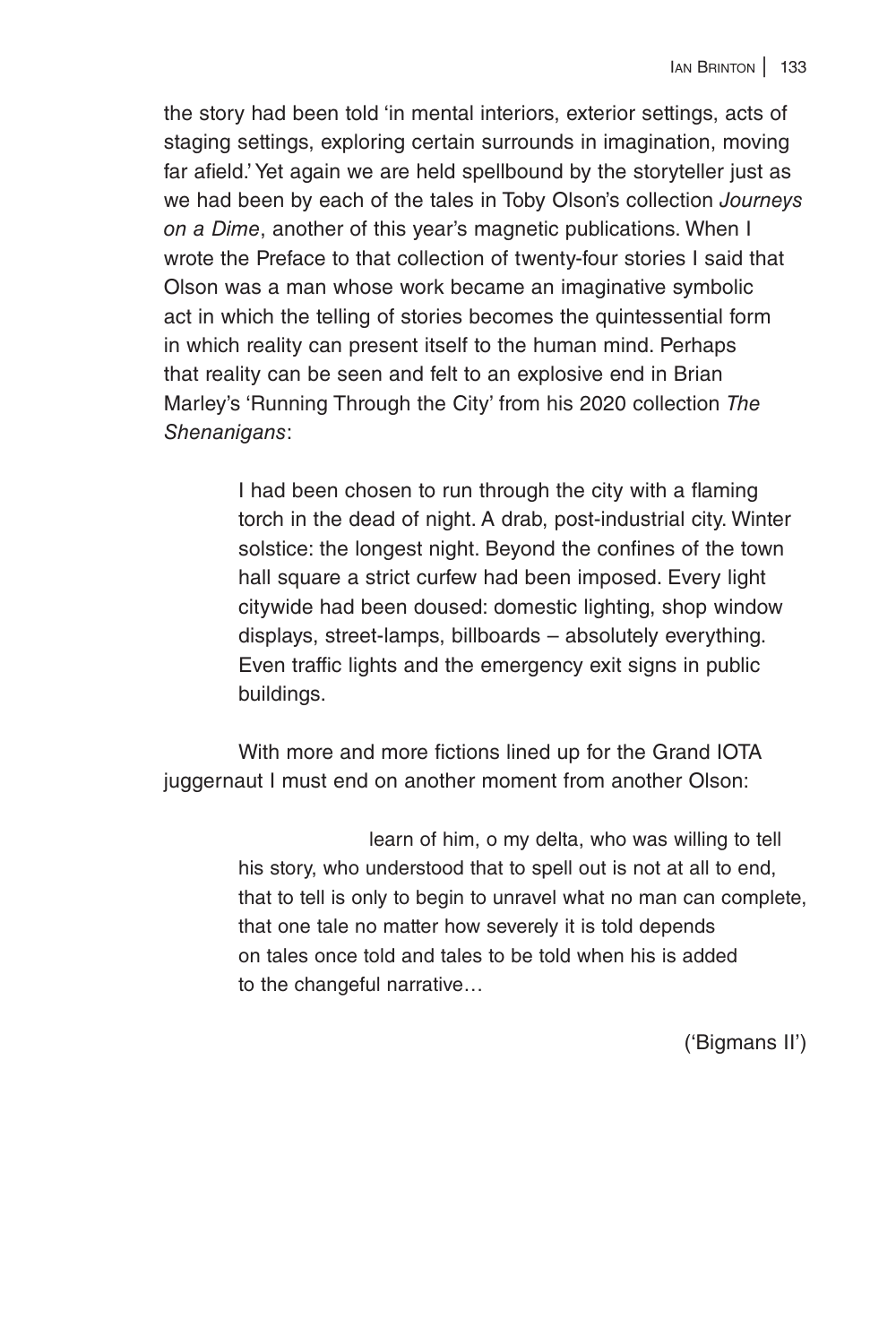## *Play Book* by Maurice Scully Coracle, 2019

 $5\frac{1}{2}$ 

*Ian Brinton*

The details of thirty-five poems, the titles of which all begin with the letter P, 'land on the open / surface of your / dark one leaf' and the two short pieces of poetry which seem to imitate the visual qualities of prose form the bookends of the 'Play Book Pieces' and are both 'Path' and 'Pith': journey and substance. From the moment that a reader enters the 'Pool' he/she is haunted by voices which range from William Wordsworth to Wallace Stevens, 'a solitary reaper' to 'a guy with a guitar', whilst not far away is the 'rooky / wood' which was the destination of the murderers in Shakespeare's *Macbeth*. There is a trickle of details which weaves its way through this intriguing sequence of literary constructs and becomes

> That steady flow of letters & packages through your letterbox from all over the world to wherever in the world you were just then, stamps, handwriting… *handwriting?* – how past tense is that! – & carried far in long, slow-motion conversations across a (then) much much larger world.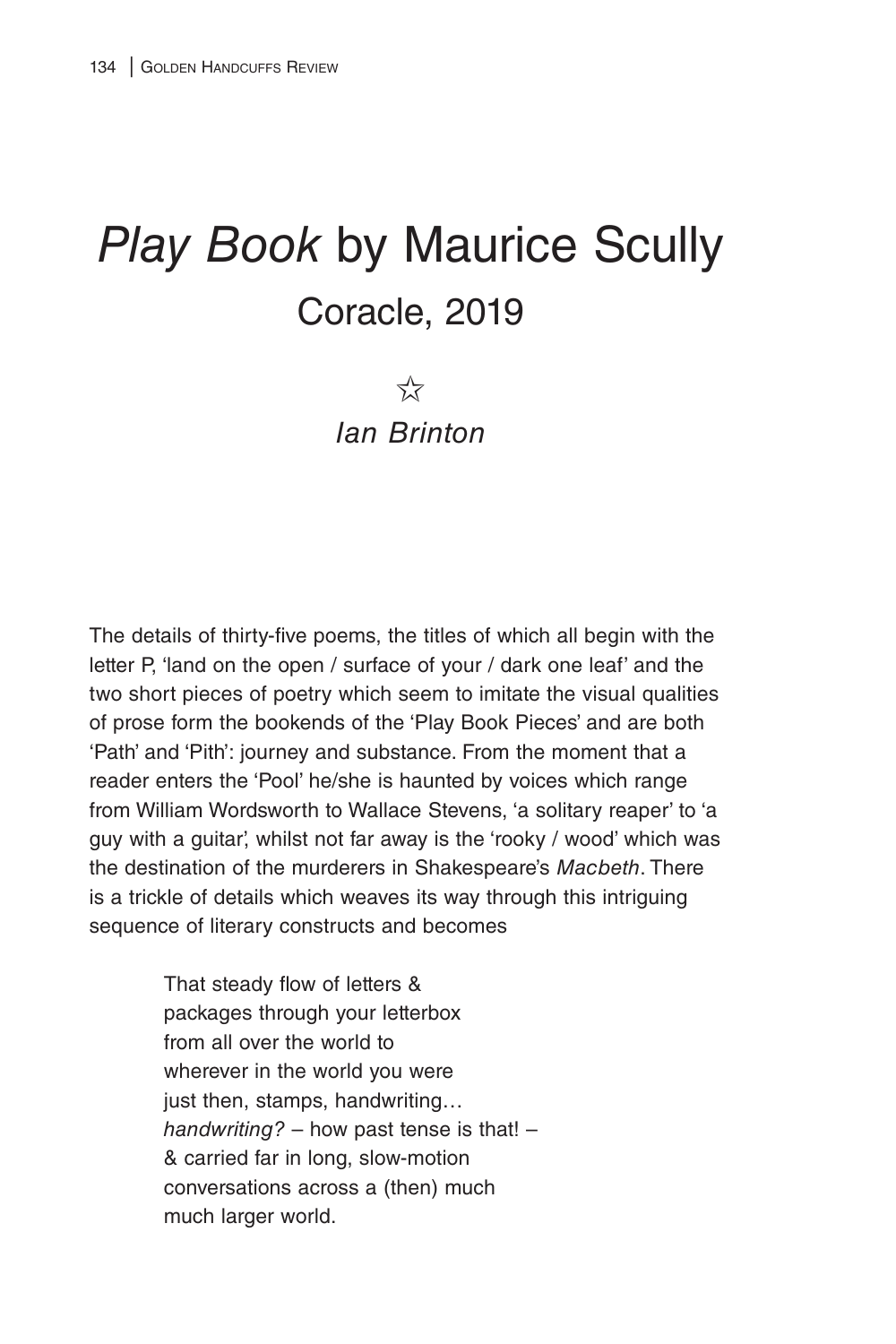Reading this playful haunting of sequences I am reminded of the *Journals* written by the English poet R.F. Langley, admirer of the work of both Olson and Prynne. In an entry for October 2002 Langley brought his focus to bear on a nameless insect which appeared to have the general shape of an aphid:

> It catches my attention because it moves. When it arrives at a moss tuft it struggles over it, or goes round. But it keeps on going in the same direction along the wall.

Langley wondered about the creature's destination and how much there may or may not have been to understand:

> Is this taking place in a sort of sub-zone, where there is nothing to know about function, purpose, the end of journeying, the getting of food, warmth, the arrival at a crevice to have a home in?

> > (*Journal*s, Shearsman Books, 2006)

Is it indeed a journey with no intention, he wonders. As Maurice Scully's 'Pulse' tells us 'this is a moment this is / another moment' and in the 'Pool' the Here and the Now 'sit still'. The energy which threads its way through these pieces is a part of Scully's vision and the peeling off of the outer skin of experience moves from storage to access; the intensity of a picture in 'Chink' (*Golden Handcuffs Review*, Number 30) can become 'translatable' as poetry. 'Pith' is the last poem indexed as 'Pieces' and it presents the reader with the picture of a dog occupied in nosing a ball towards the edge of a pier and retrieving it before it tumbles over into the water. The dog seems to enjoy the game of pushing the ball and just rescuing it at the last moment before then deliberately allowing it to go over the edge and jumping in afterwards to retrieve it:

There are laws & there are accidents,

one more powerful than the other, & there may be general laws of accident-prediction (what in this context does *accident* mean?), so that each drop falling over the history of life laughs as it lands to break on water, dog, ball, stone, interpretation…For whom then is the record made?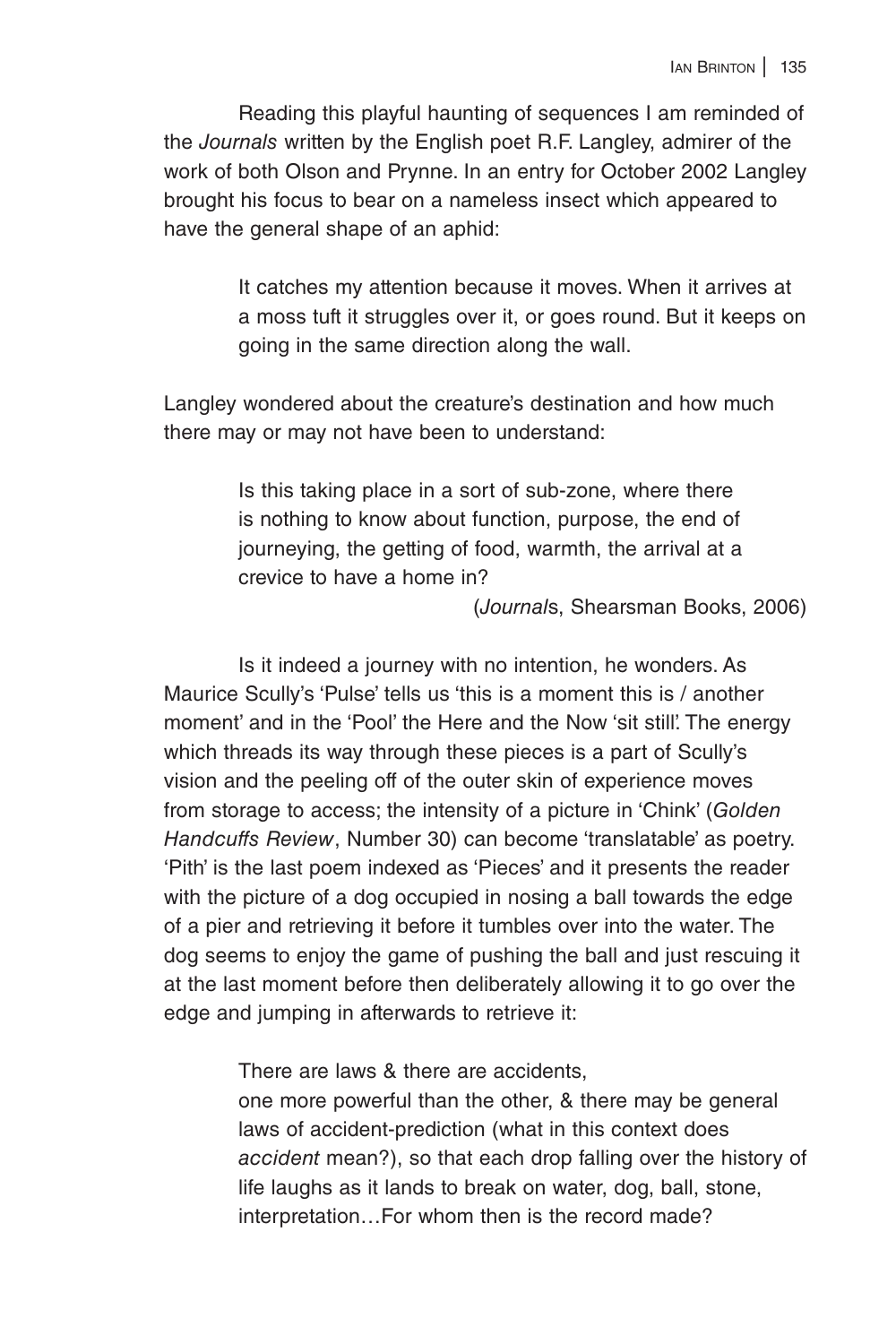Well, the concluding piece, 'Poetry', offers us quotations from a letter written by Wordsworth in 1811 in which he declined to agree to versify the fairy-tale of *Beauty & the Beast* on account of there being something 'disgusting in the notion of a human Being consenting to Mate with a Beast, however amiable his qualities of heart'. Scully follows this quotation with a direct statement about Wordsworth's 1805 poem 'The Solitary Weeper':

> The reaper is female, and alone, and singing in a language foreign to the listener.

He then follows that by saying 'Frankenstein appears in 1818' and 'At the symbolic intersection of Art, all art, crashes & flashes, a *busy* place, two arrows point in opposite directions in a cold blue light:

to the state of the state of the state of the state of the state of the state of the state of the state of the *The Canon* to *Oblivion.*

Now: plant your acorn *there*.

This is a comment about the substantial importance of event in the creation of poetry and it might well appeal to the J.H. Prynne who had also written about Wordsworth's solitary Highland lass:

> Within this poem the singing maid has herself no word of her own to utter directly, and her own tale is then further submerged in bland conjectures about 'battles long ago' and the like, all appendages to the traveller-narrator's appetite for self-feeling; but her song comprises a potent alternative reality, her world and its buried story, and in the formatcontest between narrative and lyric this music projects in conclusion both the incompleteness of momentary lyric and also the implied presence through absence of the story that would declare what this incompleteness means.

(*Field Notes*, Cambridge, 2007)

Experience and language are the central resources of Maurice Scully's poetic web. I loved it!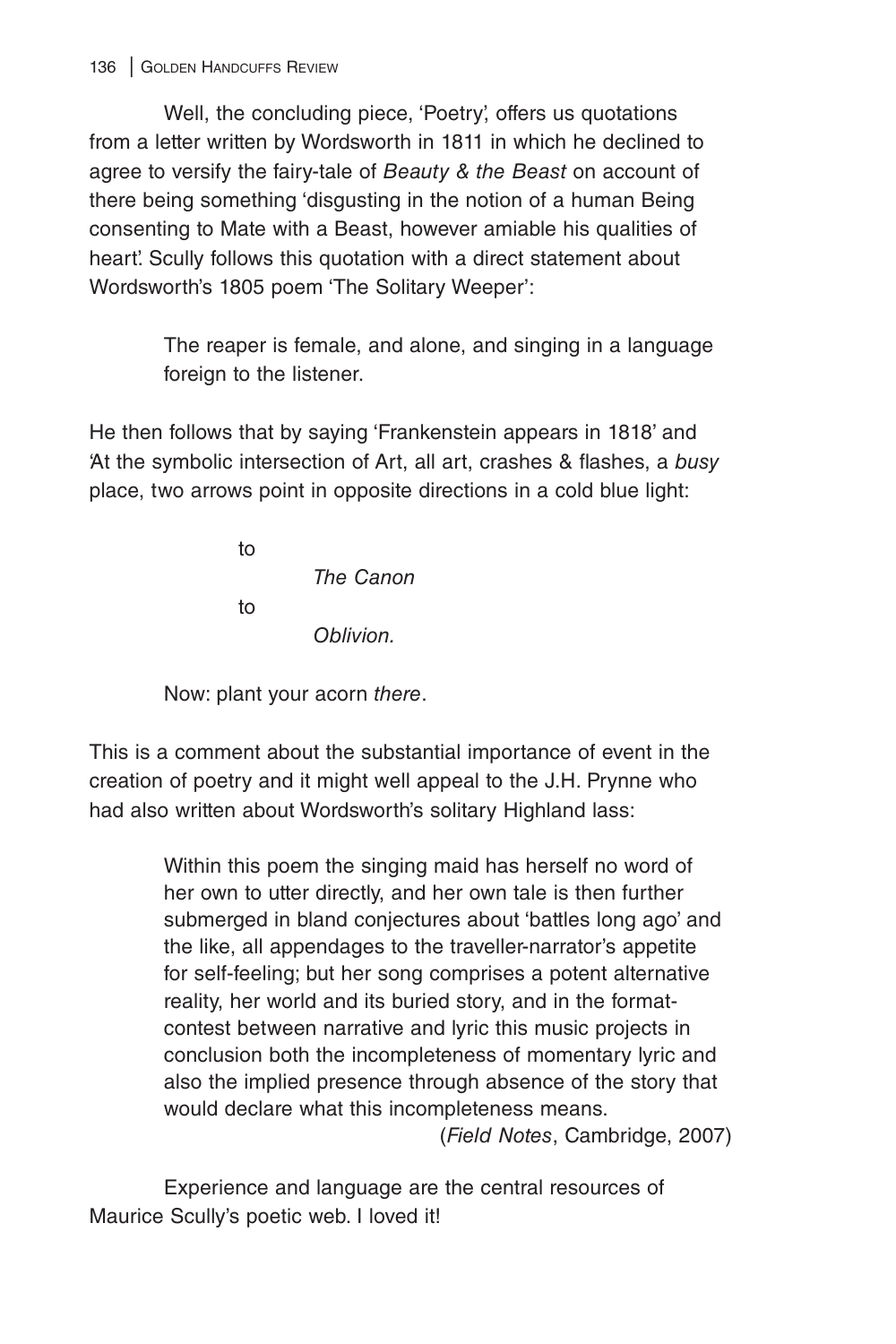## Poetics of Still Life: a Collage, Robert Vas Dias (Permanent Press, London, 2020)

 $5\frac{1}{2}$ *Ian Brinton*

In the Preface to his recent collection of writings about still life pictures Robert Vas Dias wonders what it is that makes still life so strikingly important and why an artist should have painted particular objects in such a designed relation to one another. Stilllife composition is an arrangement of things in a carefully designed pattern and of course, as Vas Dias knows so well, the same is true of poetry:

> Still life is a picture of things: the poetry of things are words of still life.

Not only does this echo the opening of Carlos Williams's *Paterson* '—Say it, no ideas but in things—' but it also brings to mind the reason behind the title of Francis Ponge's *Le Parti Pris des Choses* which had been published four years earlier in 1942 in which the French poet referred to the weight of what can be seen, 'du poids des choses visibles'. Vas Dias opens his beautifully produced book of 53 paintings, accompanied by his own poems, prose-poems and descriptive accounts, with a reference to Picasso in the Parisian Café des Deux Magots. The artist is moving objects around on the table,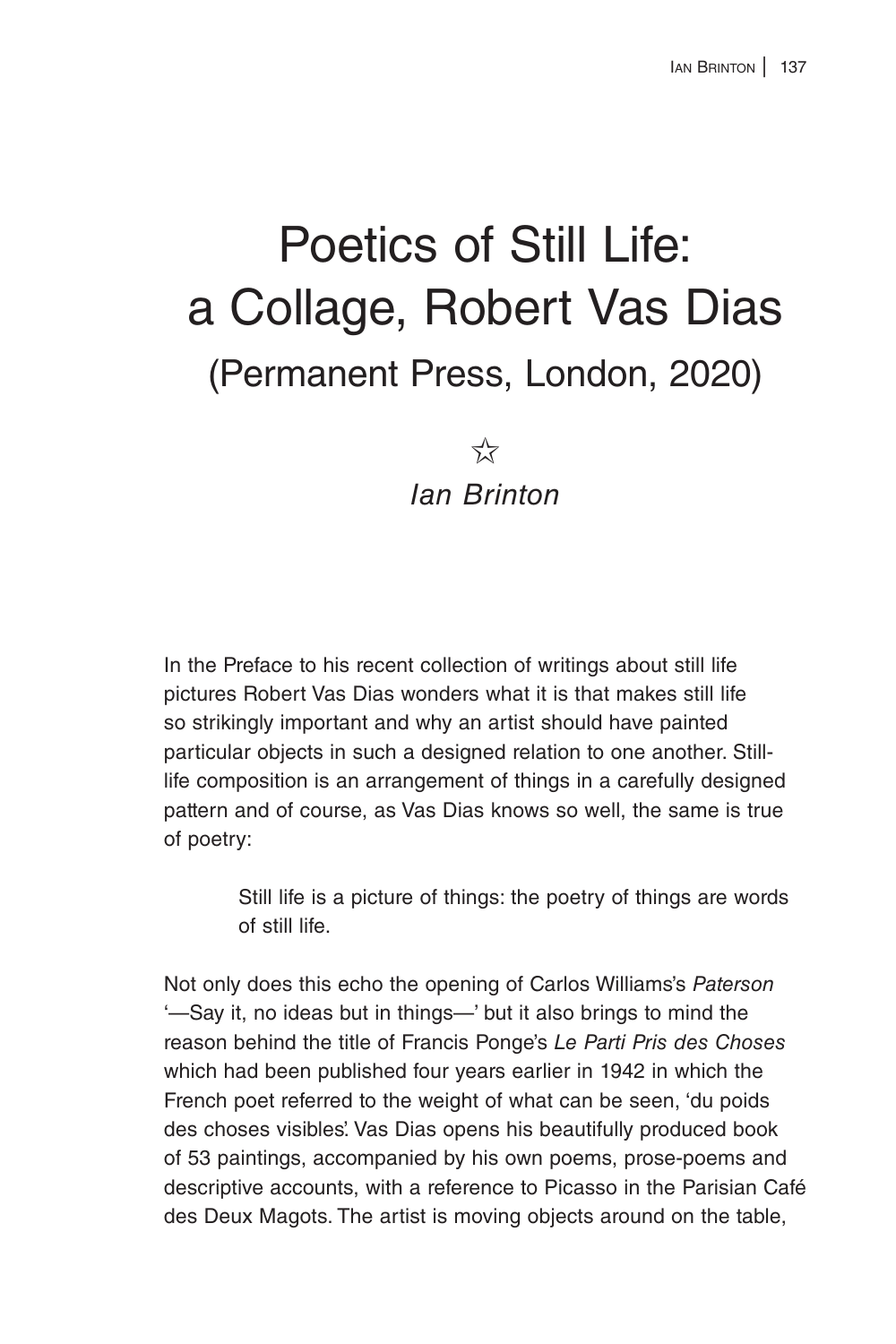coffee cup and saucer, pack of cigarettes, a piece of silver or two, a napkin, as if to discover a new relation between familiar objects, 'an arrangement that was infinitely variable but always essentially the same.' Quoting from Robert Motherwell's experience of watching Picasso in that Paris café just before the war broke out in 1939 Vas Dias conveys the intriguing artistic power of collage and refers to Motherwell held for a moment in stillness before the variations of movement 'as if he was watching, rapt, the composition at the piano of an impromptu by Schubert, a masterpiece lost, one never committed to notation.'

Vas Dias wonders if the creation of collage, a still life, represents a 'timeless seeking after some sort of mystical imaging' or a 'striving for something that goes beyond the objects on the table or cupboard'. In doing so he seems to open up a conversation with the world and when we turn to the painting by Magritte it is to be reminded of the Belgian artist's comment that 'Une image peut prendre la place d'un mot dans une proposition' (An image can take the place of a word in a proposition). The painting chosen by Vas Dias is 1952 'Memory of a Journey III' in which Magritte presents a dystopian world of memories and continued presence, a petrified scene of domestic familiarity. Within the intelligent range of pictures selected by Vas Dias for this book one is permitted here to turn back some centuries in order to compare that Magritte with the 'Kitchen Scene with Christ in the House of Martha and Mary' by Velazquez, 1618. Vas Dias's own poem in response to the painting emphasises the importance of how stillness and movement can work mysteriously at the same moment as we look at a kitchen interior, 'fish and eggs arranged / on plates on a table'. In the foreground a cross-looking Martha grinds garlic in a pestle and mortar whilst in the background in a picture or a mirror, or even through a doorway into a further room, Christ sits talking with Mary. Next to Martha there stands an older woman whose gesture of touching her arm seems almost like a reminder to awake from a daydream and in the background the gesture of Christ seems also to offer a note of awakening in such a way that one might be forgiven for thinking that the vision of the Redeemer is acutely there in the mind of the maid whose hand is both red and muscular with hard work: